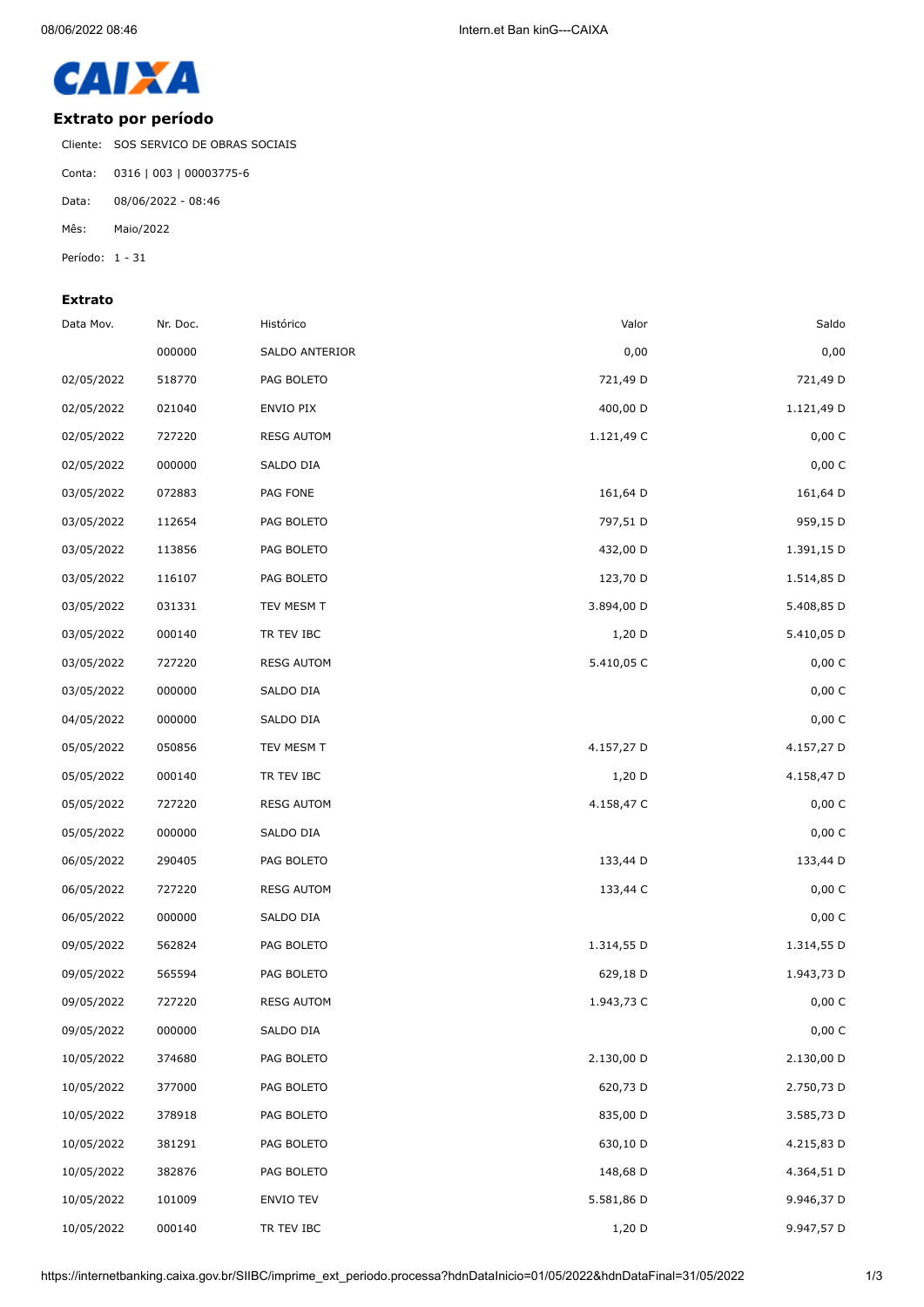| 08/06/2022 08:46 |        |                   | Intern.et Ban kinG---CAIXA |             |  |
|------------------|--------|-------------------|----------------------------|-------------|--|
| 10/05/2022       | 727220 | <b>RESG AUTOM</b> | 9.947,57 C                 | 0,00 C      |  |
| 10/05/2022       | 000000 | SALDO DIA         |                            | 0,00 C      |  |
| 11/05/2022       | 111021 | TEV MESM T        | 11.040,26 D                | 11.040,26 D |  |
| 11/05/2022       | 000140 | TR TEV IBC        | $1,20$ D                   | 11.041,46 D |  |
| 11/05/2022       | 727220 | <b>RESG AUTOM</b> | 11.041,46 C                | 0,00C       |  |
| 11/05/2022       | 000000 | SALDO DIA         |                            | 0,00 C      |  |
| 12/05/2022       | 000000 | SALDO DIA         |                            | 0,00 C      |  |
| 13/05/2022       | 000000 | SALDO DIA         |                            | 0,00 C      |  |
| 16/05/2022       | 000000 | SALDO DIA         |                            | 0,00C       |  |
| 17/05/2022       | 170904 | ENVIO PIX         | 300,00 D                   | 300,00 D    |  |
| 17/05/2022       | 727220 | <b>RESG AUTOM</b> | 300,00 C                   | 0,00 C      |  |
| 17/05/2022       | 000000 | SALDO DIA         |                            | 0,00 C      |  |
| 18/05/2022       | 000000 | SALDO DIA         |                            | 0,00 C      |  |
| 19/05/2022       | 000000 | SALDO DIA         |                            | 0,00 C      |  |
| 20/05/2022       | 201412 | <b>CRED TEV</b>   | 95.669,35 C                | 95.669,35 C |  |
| 20/05/2022       | 201712 | ENVIO PIX         | 2.594,12 D                 | 93.075,23 C |  |
| 20/05/2022       | 201713 | ENVIO PIX         | 1.753,61 D                 | 91.321,62 C |  |
| 20/05/2022       | 201715 | ENVIO PIX         | 1.780,44 D                 | 89.541,18 C |  |
| 20/05/2022       | 990001 | APL AUTOM         | 89.541,18 D                | 0,00 C      |  |
| 20/05/2022       | 000000 | SALDO DIA         |                            | 0,00 C      |  |
| 23/05/2022       | 312006 | PAG BOLETO        | 1.198,57 D                 | 1.198,57 D  |  |
| 23/05/2022       | 312922 | PAG BOLETO        | 1.538,74 D                 | 2.737,31 D  |  |
| 23/05/2022       | 002301 | TEV MESM T        | 424,35 D                   | 3.161,66 D  |  |
| 23/05/2022       | 002302 | TEV MESM T        | 274,80 D                   | 3.436,46 D  |  |
| 23/05/2022       | 002305 | TEV MESM T        | 219,90 D                   | 3.656,36 D  |  |
| 23/05/2022       | 002306 | TEV MESM T        | 421,99 D                   | 4.078,35 D  |  |
| 23/05/2022       | 002307 | TEV MESM T        | 221,01 D                   | 4.299,36 D  |  |
| 23/05/2022       | 002308 | TEV MESM T        | 842,62 D                   | 5.141,98 D  |  |
| 23/05/2022       | 002309 | TEV MESM T        | 305,29 D                   | 5.447,27 D  |  |
| 23/05/2022       | 002310 | TEV MESM T        | 507,30 D                   | 5.954,57 D  |  |
| 23/05/2022       | 002311 | TEV MESM T        | 743,60 D                   | 6.698,17 D  |  |
| 23/05/2022       | 002312 | TEV MESM T        | 90,00 D                    | 6.788,17 D  |  |
| 23/05/2022       | 231033 | TEV MESM T        | 421,99 D                   | 7.210,16 D  |  |
| 23/05/2022       | 231034 | TEV MESM T        | 421,99 D                   | 7.632,15 D  |  |
| 23/05/2022       | 231035 | TEV MESM T        | 421,99 D                   | 8.054,14 D  |  |
| 23/05/2022       | 231038 | ENVIO PIX         | 700,00 D                   | 8.754,14 D  |  |
| 23/05/2022       | 000140 | TR TEV IBC        | $1,20$ D                   | 8.755,34 D  |  |
| 23/05/2022       | 000140 | TR TEV IBC        | $1,20$ D                   | 8.756,54 D  |  |
| 23/05/2022       | 000140 | TR TEV IBC        | $1,20$ D                   | 8.757,74 D  |  |
| 23/05/2022       | 000140 | TR TEV IBC        | $1,20$ D                   | 8.758,94 D  |  |
| 23/05/2022       | 000140 | TR TEV IBC        | $1,20$ D                   | 8.760,14 D  |  |
| 23/05/2022       | 000140 | TR TEV IBC        | $1,20$ D                   | 8.761,34 D  |  |
| 23/05/2022       | 000140 | TR TEV IBC        | 1,20 D                     | 8.762,54 D  |  |
|                  |        |                   |                            |             |  |